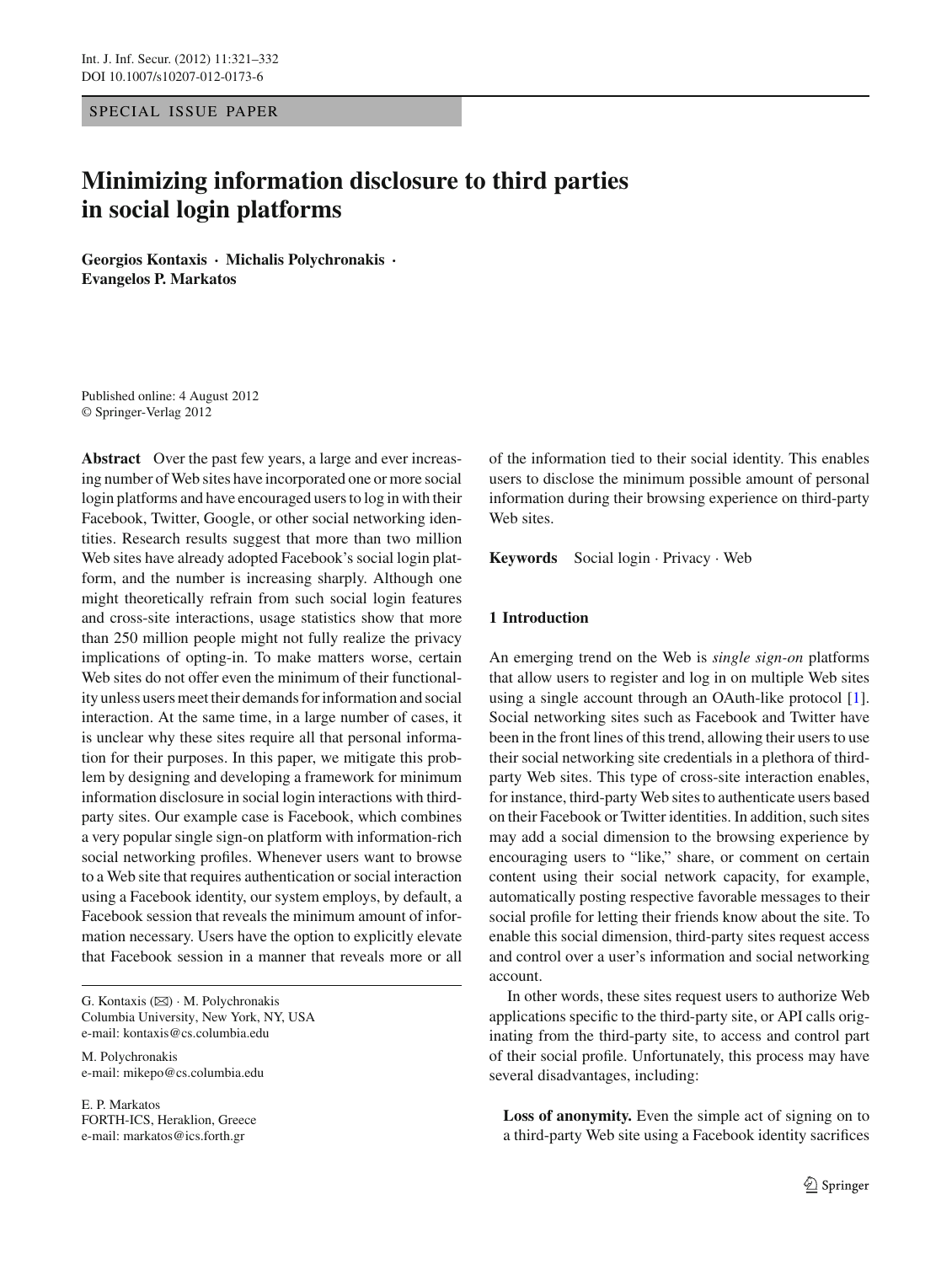the anonymous browsing of users; their social identities usually contain their real names. In most cases, it is unclear how this loss of anonymity is necessary for the site's purposes.

**User's social circle revealed.** Several of these third-party Web sites install Web applications in the user's social profile or issue API calls that request access to a user's "friends." Although having access to a user's friends may improve the user's browsing experience, for example, for distributed multi-player games, in most cases, it is not clear why third-party Web sites request this information and how based on it they are going to improve the user's browsing experience.

**Loss of track.** Once users start enabling a torrent of thirdparty applications to have access to their personal contacts, they will also probably soon lose control of which applications and sites have access to their personal data, and thus, they will not be able to find out which of them may have leaked information in case of a data breach. As a matter of fact, a recent effort [\[2\]](#page-10-1), which enables one to become aware of third parties with access to his (private) social information, has surprised users with respect to the amount of data being exposed and the type of permissions granted [\[3](#page-10-2),[4](#page-10-3)].

**Propagation of advertisements.** Third-party Web sites may request permission to access and act upon a user's social profile (e.g., upload content to it) even when the user is not accessing the third-party site. Such actions may frequently take the form of explicit or implicit advertisements, not necessarily approved by the user.

**Disclosure of user credentials.** Once a large number of applications start receiving credentials to access user profiles, these credentials may be subject to loss, theft, or accidental leakage. Indeed, recent reports by Symantec suggest that some Facebook applications accidentally leaked access to third parties [\[5](#page-10-4)].

**Reverse Sign-on Semantics.** When an online service prompts users to sign on, they provide their credentials and gain access to data offered by that service. However, in the cases described above, the service is the one being given access to the data of its users, and from that data can select information that may be used to identify individuals.

Although users could theoretically deny this social login approach and the installation of third-party applications, they would essentially exclude themselves from the content and functionality that is offered by the Web site only upon login. This might have been less of a problem if only a handful of third-party Web sites used social login mechanisms; however, recent results suggest that more than two million Web sites have incorporated Facebook social plug-ins [\[6\]](#page-10-5). To make matters worse, popular Web sites seem to adopt Facebook social plug-ins even more aggressively. Indeed, as of May 2011, as many as 15% of the top 10,000 most popular Web sites have adopted Facebook social plug-ins, a notable 300% increase compared to May 2010 [\[7\]](#page-10-6). If this trend continues, as it appears to be, then it will be very difficult for users to browse a significant percentage of Web sites without revealing their personal information.

In this paper, we propose a new way for users to interact with social login platforms so as to protect their privacy; we propose that users surf the Web using downgraded sessions with the social login provider, that is, stripped of excessive or personal information, and with a limited set of privileged actions. Thereby, by default, all interactions with third-party Web sites take place under that privacy umbrella. On occasion, users may explicitly elevate that session on-the-fly to a more privileged or information-rich state to facilitate their needs when appropriate.

Our proposed concept is inspired by privilege separation among user accounts in operating systems, and the UNIX su command that upgrades the permissions of a user to those of the super-user, if and when the ordinary user needs to perform a privileged instruction. In UNIX, even system administrators typically log in with their ordinary (i.e., nonsuper-user) accounts and upgrade to super-user status only when they need to execute privileged operations. We have implemented our proposed approach as a browser extension called *SudoWeb* [\[8\]](#page-10-7).

With SudoWeb, users can maintain two parallel and distinct sessions with Facebook's social login platform, called Facebook Connect, tied to two different social profiles: their primary profile and a second "disposable" profile. The primary session is associated with the users' regular social profiles that contain all of their social contacts, pictures, and personal information—the primary profile is their current profile, if they already have one. The "disposable" session is associated with a second profile that is a stripped-down version of the primary one. It should contain no personal information, social contacts, or other sensitive information that the user is not comfortable sharing with third-party Web sites.

By default, the browser keeps the appropriate state, that is, active sessions and cookies, to maintain the "disposable" session alive. As a result, whenever users employ social login just to bypass the registration step in various Web sites, they will surrender only a small portion of their information or no actual information at all, as the "disposable" session with Facebook will be used. If at any point users wish to switch to their actual profile, for example, in case they explicitly wish to associate their real identity with a third-party Web site or online application, they can easily do so by switching to their primary session through SudoWeb's user interface.

This work is an extended version of our previous work that introduced SudoWeb [\[8\]](#page-10-7), including the results of a realworld study on the permissions requested by third-party Web sites that have integrated Facebook Connect, as well as a more detailed description of SudoWeb's design and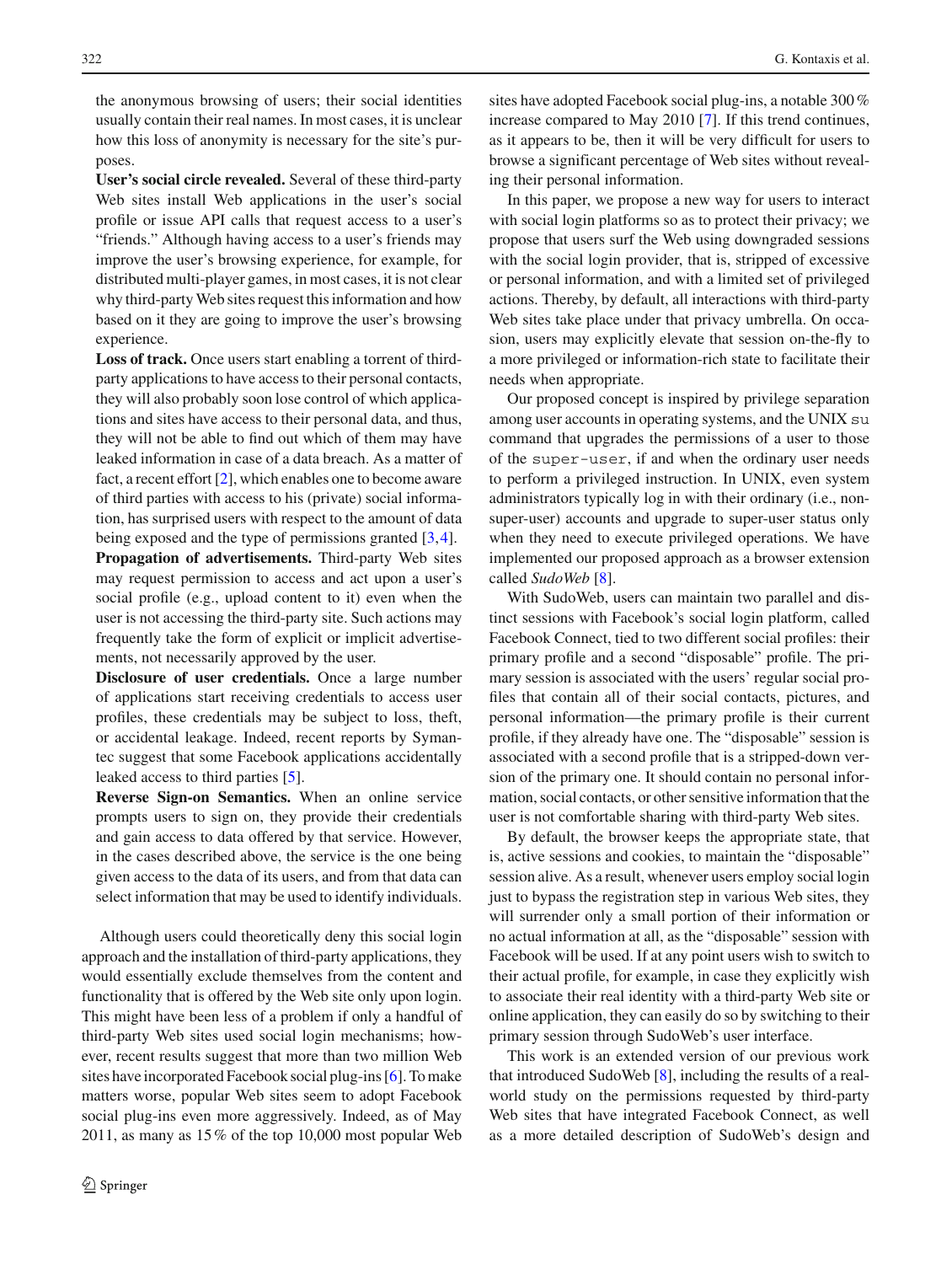implementation. In summary, the main contributions of this paper are the following:

- We identify and describe a threat to user privacy stemming from the increasing deployment of social login frameworks, which allow third-party Web sites to gain access to personal information stored in user profiles on social networking services.
- We propose a new privacy-preserving framework for users to interact with single sign-on and OAuth-like platforms provided by social networks in their daily activities on the Web.
- We implement a prototype of our framework as a browser extension for the Google Chrome browser. Our prototype supports Facebook's social login architecture [\[9](#page-10-8)] and can be easily extended to support others, such as "Sign in with Twitter" [\[10\]](#page-10-9).
- We evaluate our implementation and show that (i) it allows users to protect their privacy when signing in on third-party Web sites, and (ii) it does not affect any open sessions they might have with other third-party Web sites that use the same social login mechanisms.

The rest of the paper is organized as follows: in Sect. [2,](#page-2-0) we provide some background information on the OAuth protocol, which is the basis of most single sign-on architectures, and discuss Facebook's social login platform. In Sect. [3,](#page-2-1) we present the results of a study on the permissions requested by 755 third-party Web sites that have incorporated Facebook's social login platform. In Sect. [4,](#page-4-0) we outline the design of our architecture and in Sect. [5](#page-5-0) detail our proof-of-concept implementation of a browser extension. In Sect. [6,](#page-8-0) we discuss how existing social login platforms could provide better protections for users' privacy. Finally, in Sect. [7,](#page-9-0) we present related work in the area and conclude in Sect. [8.](#page-10-10)

#### <span id="page-2-0"></span>**2 Background**

In this section, we provide background information on the OAuth protocol [\[1](#page-10-0)], which is the primary method for implementing single sign-on functionality across multiple Web sites. We also detail Facebook's single sign-on platform [\[9](#page-10-8)], which as of January 2012 is the most popular social login platform with more than 2.5 million Web sites using it [\[11\]](#page-10-11).

## 2.1 OAuth protocol

The OAuth or Open Authentication protocol [\[1](#page-10-0)] provides a method for clients to access server resources on behalf of a resource owner. In practice, it is a secure way for end users to authorize third-party access to their server resources without sharing their credentials.

As an example, one could consider the usual case in which third-party sites require access to a user's e-mail account so that they can retrieve his contacts in order to enhance the user's experience in their own service. Traditionally, the user has to surrender his username and password to the third-party site so that it can log into his account and retrieve that information. Clearly, this entails the risk of the password being compromised. Using the OAuth protocol, the third party registers with the user's e-mail provider using a unique application identifier. For each user that the third-party requires access to his e-mail account, it redirects the user's browser to an authorization request page located under the e-mail provider's own domain and appends the site's application identifier so that the provider is able to find out which site is asking for the authorization. That authorization request page, located in the e-mail provider's domain, validates the user's identity (e.g., using his account cookies or by prompting him to log in) and subsequently asks the user to allow or deny information access to the third-party site. If the user allows such access, the third-party site is able to use the e-mail provider's API to query for the specific user's e-mail contacts. At no point in this process does the user have to provide his password to the third-party site.

## 2.2 Facebook authentication

Facebook's social login platform, known as Facebook Connect [\[9](#page-10-8)], is an extension to the OAuth protocol that allows third-party sites to authenticate users by gaining access to their Facebook identity. This is convenient for both sites and users; sites do not have to maintain their own accounting system, and users are able to skip yet another account registration and thereby avoid the associated overhead. A "login with Facebook" button is embedded in a third-party Web site and, once clicked, directs the user's browser to a Facebook server where the user's cookies or credentials are validated. Upon successful identity validation, Facebook presents a "request for permission" dialog where the user is prompted to allow or deny the actions requested by the third-party Web site, for example, social plug-in interactions or access to various information in the user's social profile. However, the user is not able to modify or regulate the third-party Web site's requests, for instance to allow access to only a part of the information the site is requesting. If the user grants permissions to the site's request, Facebook will indefinitely honor API requests originating from that third-party site that conform to what the user has just agreed upon.

## <span id="page-2-1"></span>**3 Social login versus user privacy**

To gain a better understanding of the type and extent of the permissions requested by third-party Web sites through the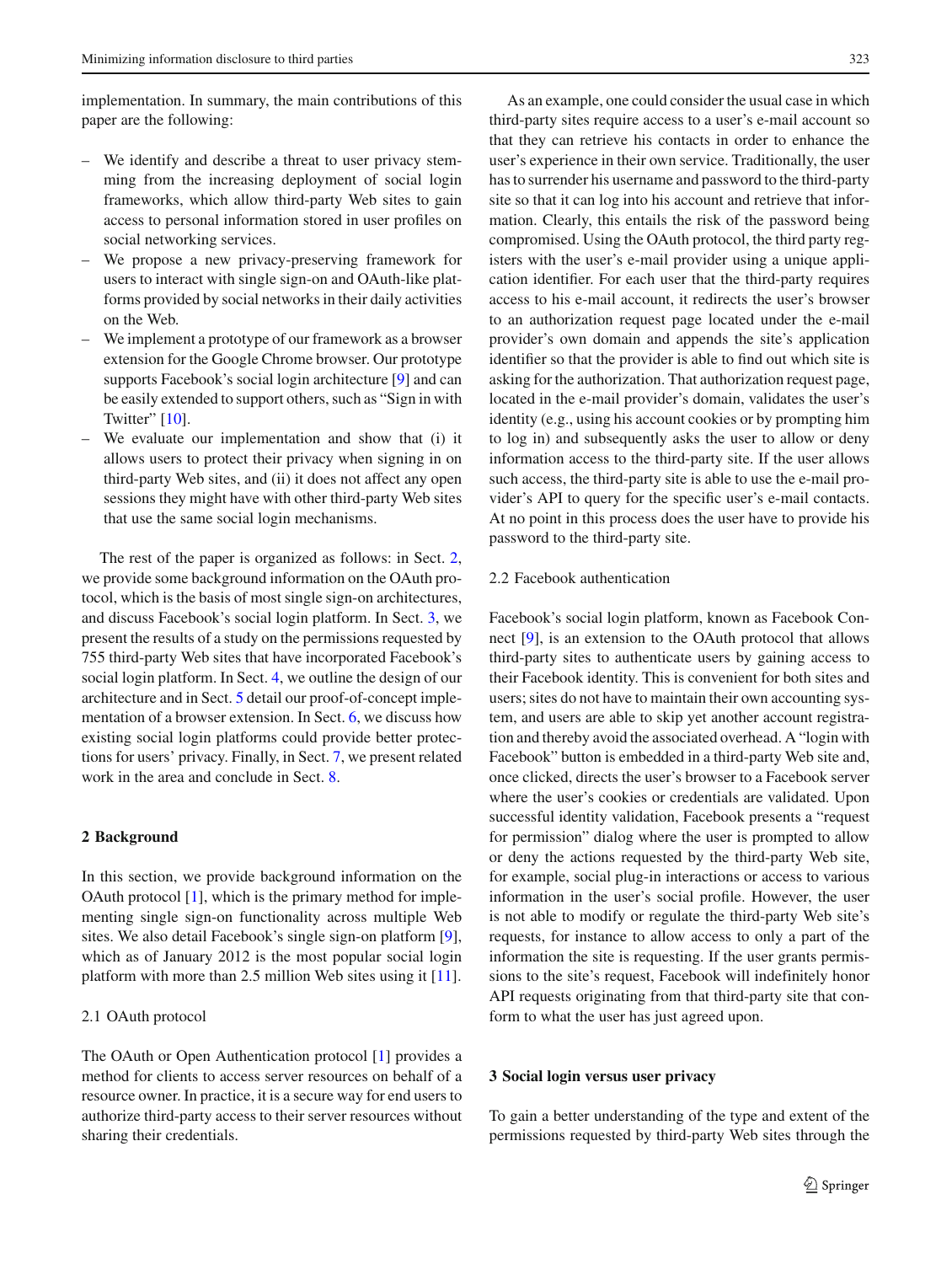

<span id="page-3-0"></span>**Fig. 1** Distribution of requested permissions for a set of 755 Web sites that have integrated Facebook's single sign-on platform

Facebook Connect mechanism, also known as "login with Facebook," we studied a random sample of 755 sites that have incorporated Facebook's social login platform. Figure [1](#page-3-0) presents the frequency distribution of the different permissions requested by these Web sites. A full list of the available permissions can be found through Facebook's developer page [\[12\]](#page-10-12).

One may notice that all sites request access to a user's basic information. This is the minimum amount of private information a user must disclose, even if a third-party Web site does not really need all that information. According to the description of this type of permission, the basic information includes the "user id, name, profile picture, gender, age range, locale, networks, list of friends, and any other information they have made public."

Besides basic profile information, the administrator of a third-party Web site may explicitly ask for additional permissions to access more user information or perform certain actions on behalf of the user. For example, 77% of the studied sites request access to the user's e-mail address, 57% are able to post content on behalf of the user, and more than 42% require to be able to indefinitely access user information even when a user is not using the application.

Moreover, permission to manage Facebook notifications could enable malicious third parties to hide the misuse of other permissions granted to them. What is more, access to direct messages sent or received and Facebook's realtime chat system, could seriously compromise a user's private communications. Finally, special consideration should be given to permissions that may result in real-world consequences for the user, for example, the ability of a third-

party to access information about the user's physical location ("*Check-ins*") or send SMS messages, which may result in monetary charges.

We argue that in most cases the type of permissions and the amount of information requested from the user during social login are more than necessary. Even with benign third parties, the more personal data being shared, the greater the damage in case of leaks either accidental or as a result of an attack. To give an example, one of the cases in our study is a music band that urges its fans to perform a social login when visiting its site. Although we could not confirm the presence of functionality dependent upon social login, we will give the site the benefit of the doubt. However, its requirements are over the top. It requests access to basic, contact and profile information, photos and videos, and even to the user's e-mail address and Facebook chat. Moreover, access is requested even when the user is not using the site. Finally, it requests the ability to upload content on Facebook on behalf of the user, and to read and manage the user's events and reports on his physical location.

Figure [2](#page-4-1) shows a screenshot of the social login dialog for that site (its name has been anonymized). Access to all of the user's photos and videos seems unjustified, as is access to the user's private conversations. Furthermore, the ability to impersonate the user on Facebook is in no way restricted to purposes related to the nature of the third party. Finally, managing all events and physical location information so it can, for example, generate activity related to the band clearly demonstrates the need for fine-grained permissions. Ideally, the third party would request access to photos tagged with a certain keyword related to the band, manage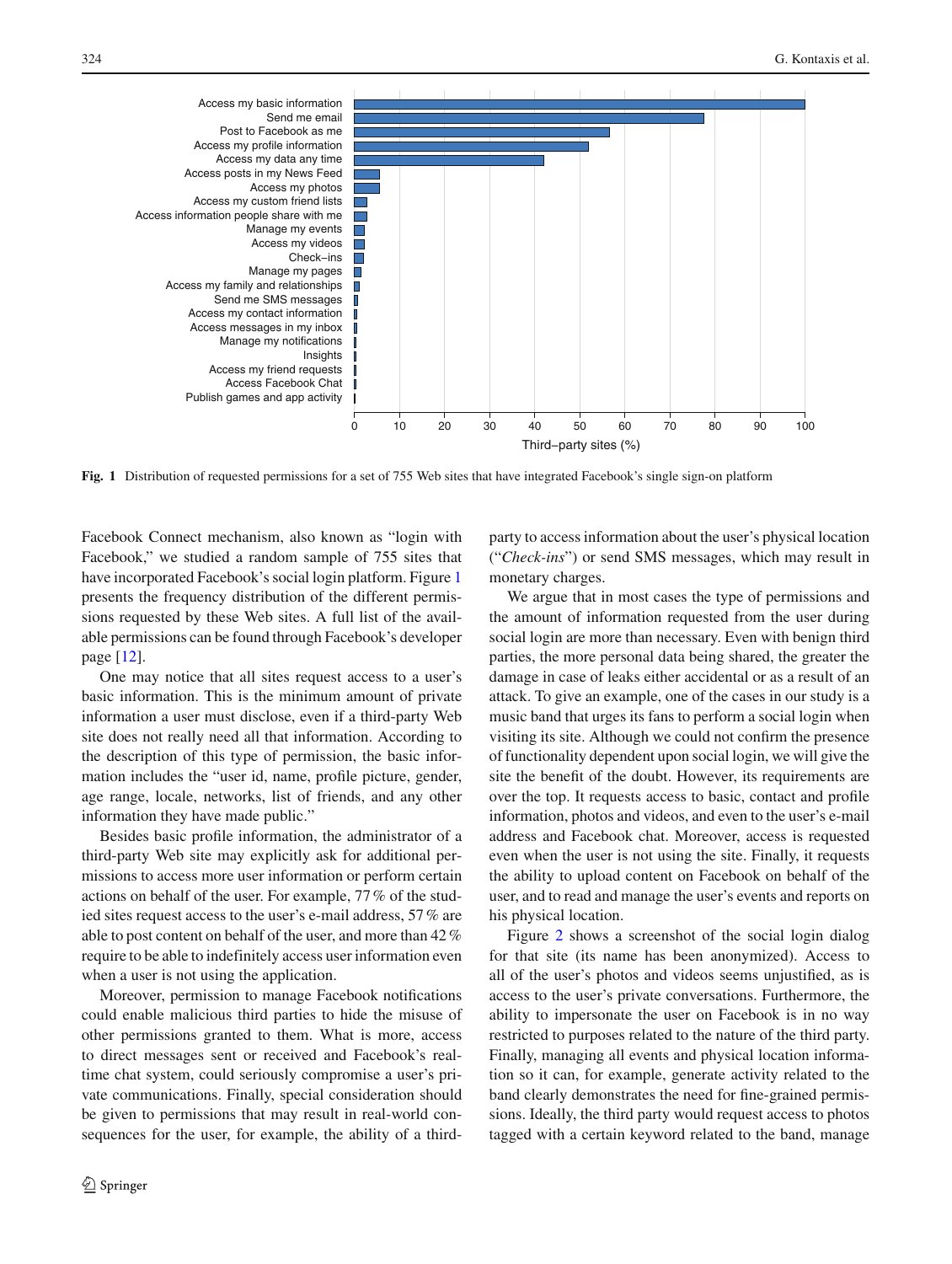

<span id="page-4-1"></span>**Fig. 2** Example case of a third-party Web site requesting permission to access and manage an excessive amount of personal user information. The user can only allow everything or nothing (thus aborting social login), and any kind of fine-grained control over the permissions is absent

events and locations with specific prefixes in their names, and add a "uploaded by 'X' on behalf of user 'A' " label to content uploaded on Facebook.

Overall, the above study confirms our intuition that the amount, type, and combination of permissions requested by third-party sites can potentially put users at risk. At the same time, user reactions to a recent effort [\[2](#page-10-1)] that enables users to become aware of third-party applications and Web sites with access to their (private) social information confirm the general demand for improved control and better protection over the data one uploads to a social network. Facebook itself acknowledges the issue and, in a small effort to remedy the problem, offers users the option to anonymize the e-mail address they surrender to third parties. This option is unfortunately opt-in and is enabled by default only on rare occasions driven by abuse-related heuristics.

Motivated by this issue, in the rest of this paper, we present the design and implementation of a framework for minimum information disclosure across third parties in social login platforms.

## <span id="page-4-0"></span>**4 Design**

The modus operandi we assume in our approach is the following:

- 1. The user browses the Web having opened several tabs in her browser.
- 2. Then, the user logs in her ordinary Facebook account so as to interact with friends and colleagues.
- 3. While browsing at some other tab of the same browser, the user encounters a third-party Web site asking her to log in with her Facebook credentials. At this point in time, our system kicks in and establishes a new and separate downgraded session with Facebook for that crosssite interaction. That session is tied to a stripped-down version of her account which reveals little, if any at all, personal information. Now:
	- (a) The user may choose to follow our "advice" and log in with this downgraded Facebook session. Observe that this stripped-down mode does not affect the browsing experience of the user in the tabs opened at step 2 above: the user remains logged in with her normal Facebook account in the tabs of step 2, while in the tabs of this step she logs in with the stripped-down version of her account. Effectively, the user maintains two sessions with Facebook:
		- (i) One session logged in with her normal Facebook account, and
		- (ii) One session logged in with the strippeddown version of her account.
	- (b) Alternatively, the user may want to override our system's logic and log in with her normal Facebook account revealing her personal information; in such cases, she performs a "sudo" on that particular cross-site interaction with Facebook and elevates the by-default downgraded Web session.

In the description of our design, we assume the use of Facebook Connect [\[9,](#page-10-8)[13\]](#page-10-13); however, SudoWeb can be extended to cover other social login platforms as well.

Figure [3b](#page-5-1) shows the architecture of our system. To understand our approach, we will first describe in Fig. [3a](#page-5-1) how an ordinary Web browser manages session state. We see that the browser uses a default session store (Session Store [0] (default)) that stores all relevant state information, including cookies. Thus, when the user logs into Facebook (or any other site for that matter) using her ordinary Facebook account, the browser stores the relevant cookie in this default session store. When the browser tries to access Facebook from another tab (Tab 3 in the figure), the cookie is retrieved from the default session store and the page is accessed using the same state as before.

In our design, we extend this architecture by including more than one session stores. As shown in Fig. [3b](#page-5-1) (bottom left), we have added "Session Store [1]" that stores all relevant information, including cookies, for the stripped-down Face-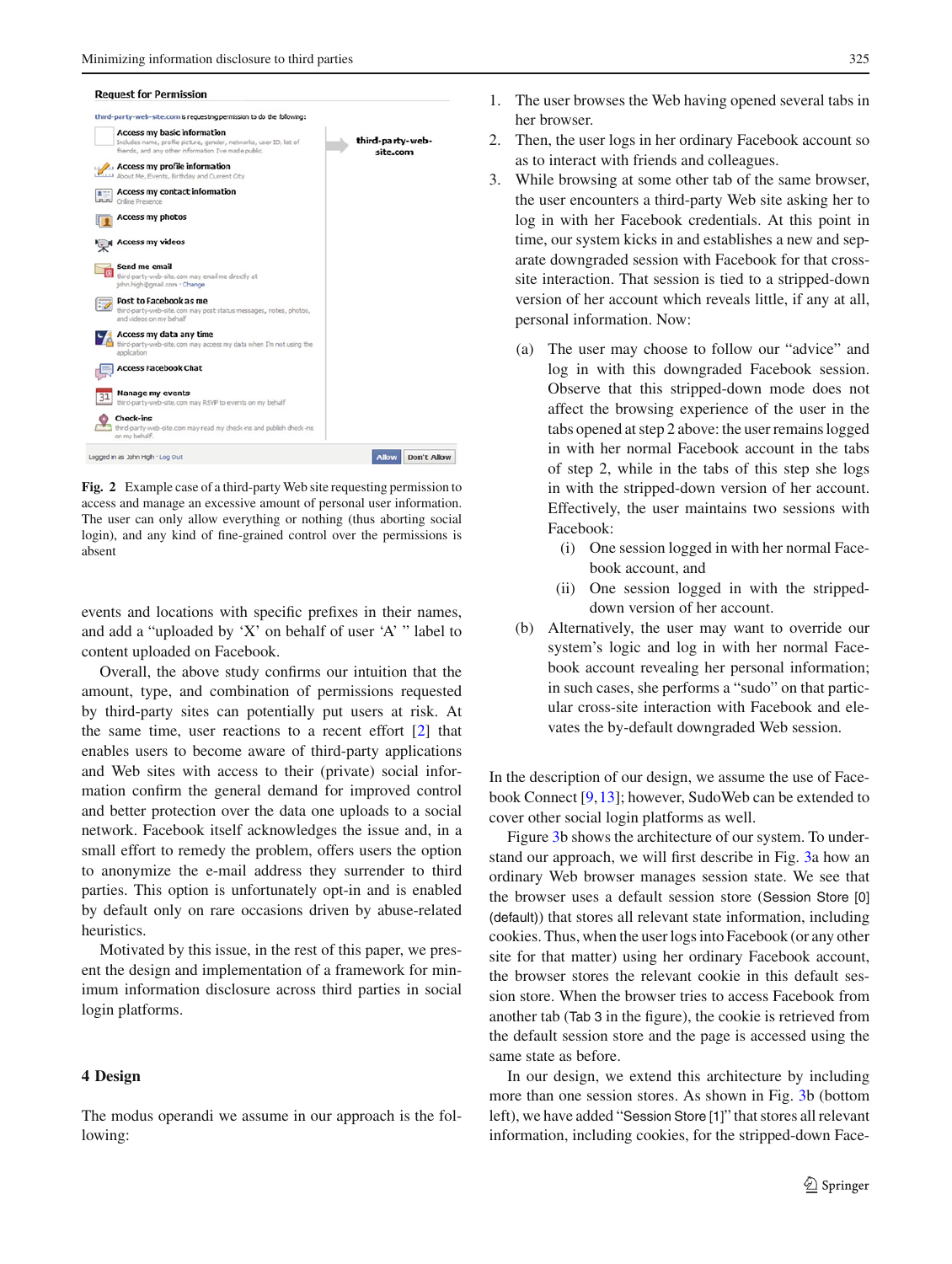

<span id="page-5-1"></span>**Fig. 3** Typical communication of session state to loaded pages (**a**), and how SudoWeb handles the same communication using multiple session stores (**b**)

book session. This gives us the opportunity to enable users to surf the Web using two distinct and isolated sessions with Facebook at the same time: a session tied to the "normal" account is enabled in Tab 1 while a stripped-down session is in effect in Tab 3. To select the appropriate account, our system (IMF) intercepts all URL accesses and checks their HTTP referrer field. If the URL points to Facebook Connect but the HTTP referrer field belongs to a different domain name, then our system suspects that this is probably an attempt from a third-party Web site to authenticate the user with her Facebook credentials.

Therefore, as it stands inline between the loading page and the browser's state store(s), it supplies the appropriate state (from Session Store [1]) for the stripped-down Facebook session to be employed. This is an implicit privacy suggestion toward the user. If the user disagrees, she may choose to authenticate with her ordinary Facebook account, in which case, Tab 3 will receive all cookies from Session Store [0].

We consider the proposed concept as analogous to privilege separation in operating systems, that is, different accounts with different privileges, such as root and user accounts. Our design can scale and evolve so that it accommodates different privacy-preserving scenarios in interaction with third-party Web sites.

Figure [4](#page-5-2) shows the modules of our system. Initially, in the upper left corner, the user browses ordinary Web pages (Web Browser). When a new browser page (i.e., tab or window) is created (New Web Browser Page), the Session Monitor kicks in



<span id="page-5-2"></span>**Fig. 4** SudoWeb modules

to find whether this is a social login attempt.<sup>1</sup> If (i) it is such an attempt (i.e., isMonitorred(domain(URI)) is TRUE) and (ii) the attempt is from a third-party Web site (i.e., HTTP referrer != domain(URI)) then our system calls the Identity Management Function (IMF) that employs a downgraded, stripped-down from all personal information, session for the user. From that point onwards, the session manager manages all the active sessions of the user, in some cases different sessions with different credentials for the same single sign-on domain. Figure [5](#page-6-0) shows the workflow of our system in more detail.

## <span id="page-5-0"></span>**5 Implementation**

We have implemented our proposed architecture as a browser extension for the latest version of the Google Chrome browser<sup>[2](#page-5-4)</sup> with support for the Facebook Connect social login platform. Due to the platform's popularity, our proof-ofconcept implementation covers a great part of social login interactions on the Web [\[7,](#page-10-6)[14\]](#page-10-14). Nevertheless, our browser extension can be seamlessly configured to support a greater variety of such cross-site social login interactions.

## 5.1 SudoWeb modules

Here, we describe the modules that comprise our extension to the Google Chrome browser, in support of our proposed architecture.

<span id="page-5-3"></span><sup>1</sup> SudoWeb keeps a list with all social login domains currently supported and thus monitored. If such a domain is monitored the isMonitorred(domain(URI)) function returns TRUE.

<span id="page-5-4"></span><sup>2</sup> As we take advantage of generic functionality in the extensionbrowser communication API, we find it feasible to also port the extension to Mozilla Firefox. It is noted that Chrome and Firefox account for almost 60% of the Web browser users [\[15\]](#page-10-15).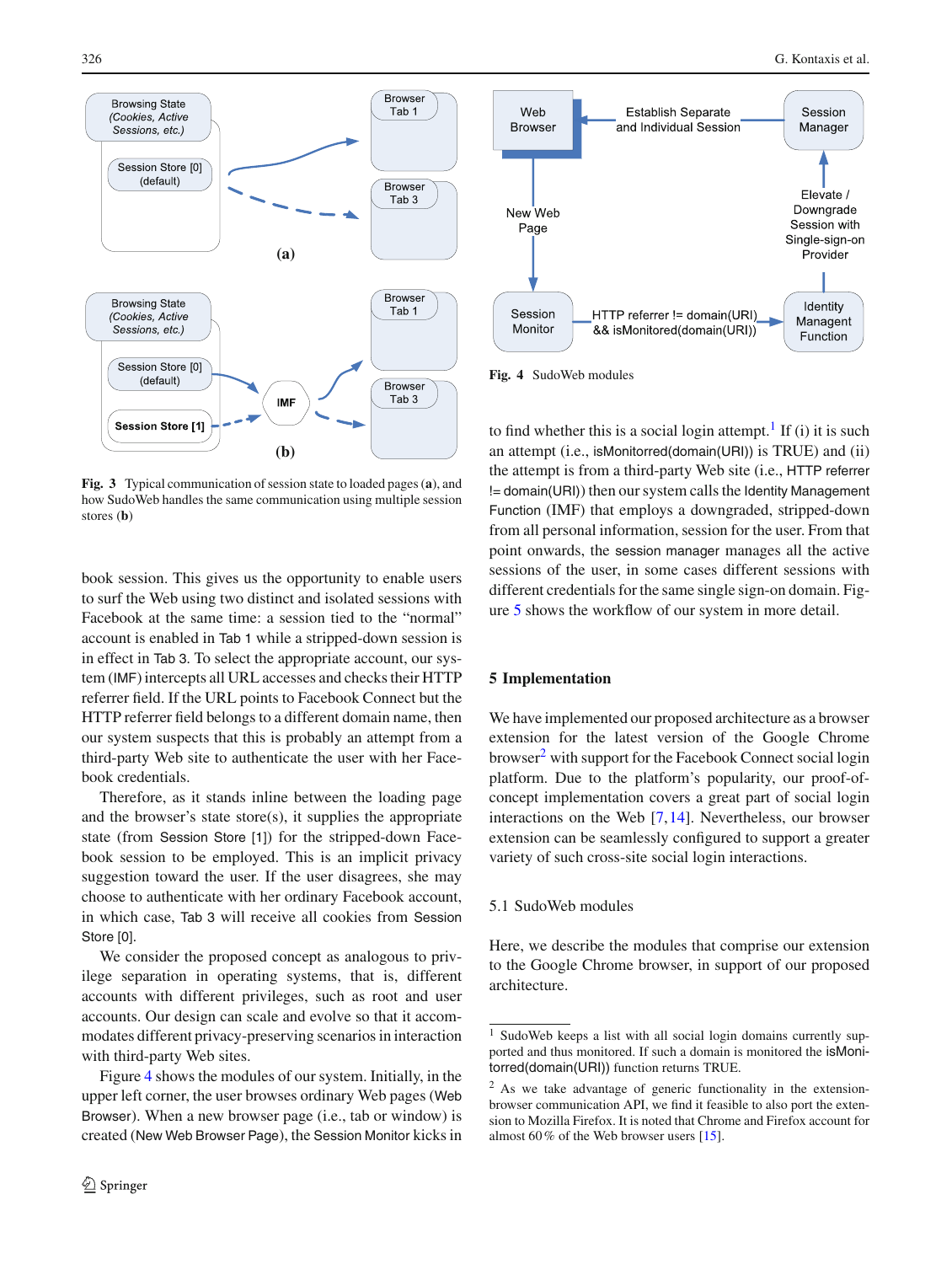



<span id="page-6-0"></span>**Fig. 5** Outline of SudoWeb's workflow

#### *5.1.1 Identity management function (IMF)*

In the heart of the extension lies the logic module offering the identity management function, or IMF. This function is responsible for detecting the possible need for elevating or downgrading a current session with a social login provider (here: Facebook).

Such a need is detected by identifying differences in the HTTP referrer domain and the URL domain of pages to be loaded. That is, when the user navigates away from a thirdparty Web site (identified by the HTTP referrer field) toward a social login Web site (we keep a configuration file with all social login sites supported), IMF steps in, instantiates a new, isolated, and independent session store in the browser, and instructs the *session manager module* to initialize it. This allows the browser to receive state that establishes a downgraded or stripped-down session with the social login provider. Furthermore, it places a "sudo reload" HTML button on that page giving the user the opportunity to reload that page using an elevated session instead.

## *5.1.2 Session monitor*

The session monitor module plays a supporting role to the IMF. If one considers our extension as a black box, the session monitor stands at its input. It inspects new pages opening in the browser and looks for cases where the page URL belongs to a monitored domain of a social login provider (here: Facebook) but the page has been invoked through a different, third-party domain. It does so by comparing that URL with the HTTP referrer. The referrer is an HTTP parameter supplied by the browser itself based on the URL of the parent tab or window that resulted in a child tab or window being spawned.

The session monitor notifies the IMF of such incidents and supplies the respective page URL. We should note that recent research has revealed that the HTTP referrer field can be empty or even spoofed  $[16, 17]$  $[16, 17]$  undermining all mechanisms based on it. Although it is true at the network elements may remove or spoof the HTTP referrer field so that it will be invalid when it reaches the destination Web server, our work with the HTTP referrer field is at the Web *client* side, not at the Web server side. That is, the HTTP referrer field is provided to SudoWeb by the Web browser *before* it reaches any network elements that may remove or spoof it.

## *5.1.3 Session manager*

The session manager module also plays a supporting role to the IMF. If one considers our extension as a black box, the session manager stands at its output. Upon the installation of our extension, the session manager prompts the user of the Web browser to fill in his ordinary social login (here: Facebook) account username and password, as well as the stripped-down version that is to be used for downgraded integrations with third-party Web sites.

The session manager stores the necessary state, for example, cookies, required to establish the two distinct sessions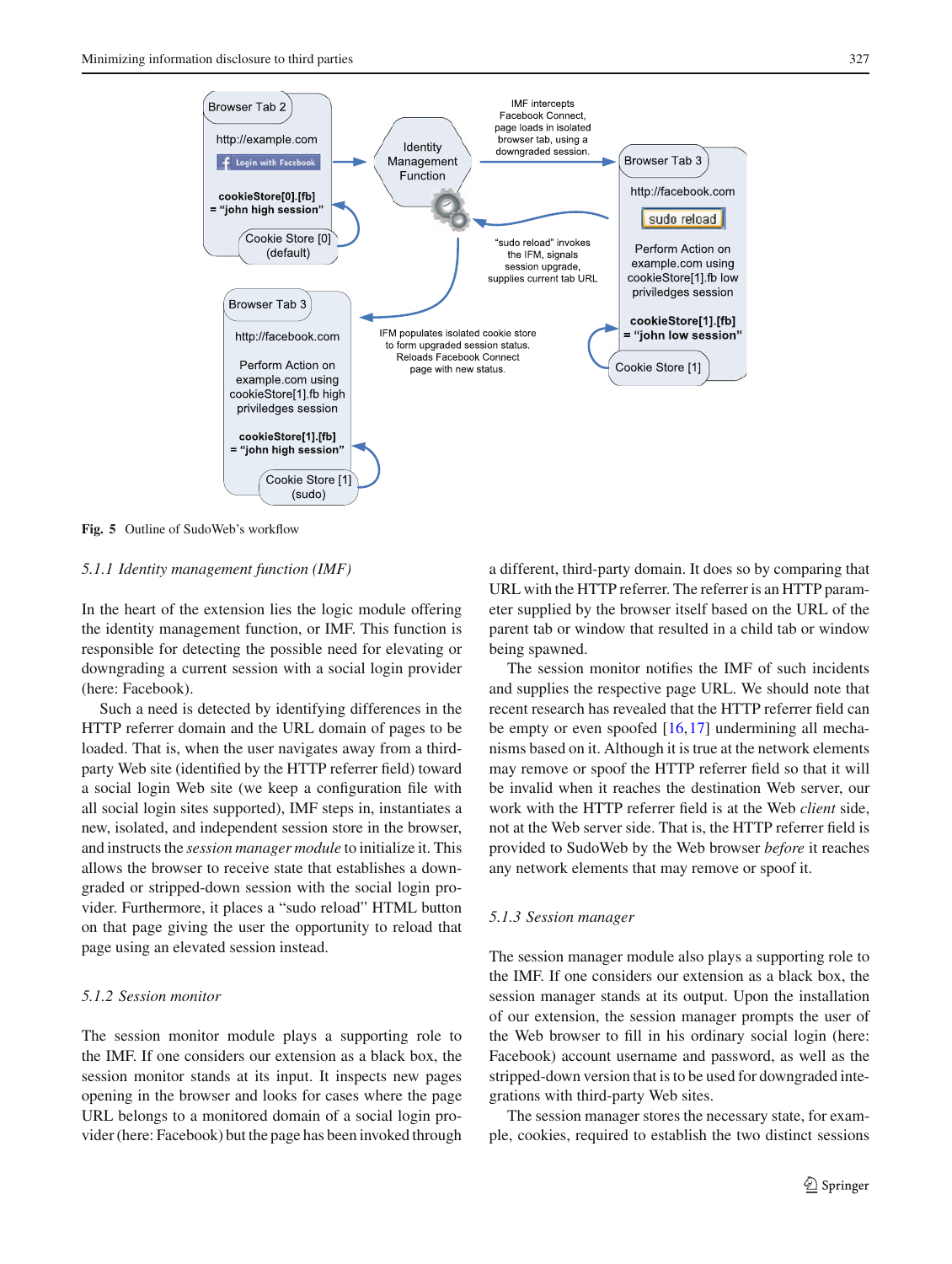

**Fig. 6** Screenshot of the configuration page for the *session manager module*. The user is required to provide the necessary information once so that SudoWeb can alternate between downgraded and elevated privilege sessions with the social login provider. Here, the user declares the two Facebook identities that will be used for that purpose. At the bottom of the configuration page, a session test retrieves the names of the two identities from Facebook in real time, demonstrating how two parallel Facebook sessions can be seamlessly maintained

<span id="page-7-0"></span>with the social login provider and is responsible for populating the browser's cookie store once instructed by the IMF. As a result, it stands at the output of our extension and between the browser's session store and the rendered pages that reside in tabs or windows. It affects the state upon which a resulting page relies.

Our extension takes advantage of the incognito mode in Google Chrome to launch a separate browser process with isolated cookie store and session state so that when the session manager pushes the new state in the cookie store, the user is not logged off from the existing elevated session (here: with Facebook) that may be actively used in a different browser window.

#### 5.2 Operation and interaction of SudoWeb modules

In the spirit of the use case presented at the beginning of Sect. [4,](#page-4-0) a user of SudoWeb will configure the *session manager* once, continue browsing the Web, and eventually come across a third-party that wishes to interact with his Facebook identity via a social login.

The configuration of the *session manager* provides the information necessary to seamlessly alternate between downgraded and elevated privileges with one or more social login providers. Figure [6](#page-7-0) presents an example screenshot of such a configuration for Facebook, where the user declares the two identities that will be used for that purpose; two buttons are used to indicate to the *session manager* that the current session the user has with Facebook is to be treated either as a primary (elevated) or secondary (downgraded) session. The user logs in to Facebook with one identity, assigns one of the two characterizations, is then briefly logged out of that identity so that he can repeat the process for the second identity, and finally his original session with Facebook is restored, making the entire process minimally disrupting. At the bottom of the configuration page, a session test, retrieving the names of the two identities from Facebook in real time, demonstrates how two parallel Facebook sessions can be seamlessly maintained.

After it has been configured, SudoWeb monitors the Web browser for social login events. Upon the user reaching a third-party page and clicking on the "login with Facebook" button, our system kicks in:

- 1. The *session monitor* detects the launch of a new Facebook page from a page under the domain of the thirdparty Web site. The *session monitor* notifies the *IMF* module of our extension and so the page launch is intercepted and loaded in an incognito window, that is, an isolated browser process with a separate and individual session store.
- 2. The *IMF* coordinates with the *session manager module* so that this isolated environment is populated with the necessary state for a downgraded Facebook session to exist.

The entire process happens in an instant and the user is presented with a window similar to the one shown in Fig. [7—](#page-8-1)we use <third-party-web-site.com> as the name of the third-party Web site that wants to authenticate the user using her Facebook account. We see that in addition to authenticating the user, the third-party Web site asks for permission to (i) send email to the user, (ii) post on the user's wall, (iii) access the user's data any time, and (iv) access the user's profile information. Although Facebook enables users to "Allow" or "Don't Allow" access to this information (bottom right corner), if the user chooses not to allow this access, the entire authentication session will terminate and the user will not gain access to the content of [third-party-web-site.com.](third-party-web-site.com)

Having intercepted this third-party authentication operation, SudoWeb brings the stripped-down account (i.e., John Low) forward, on behalf of the user. Therefore, if the user chooses at this point to allow the third-party site access to his information, only a small subset of his actual information will be surrendered. Note that a "sudo reload" button has been placed at the bottom of the page, allowing the user to elevate this session to the one tied to his actual, or a more privileged, Facebook identity.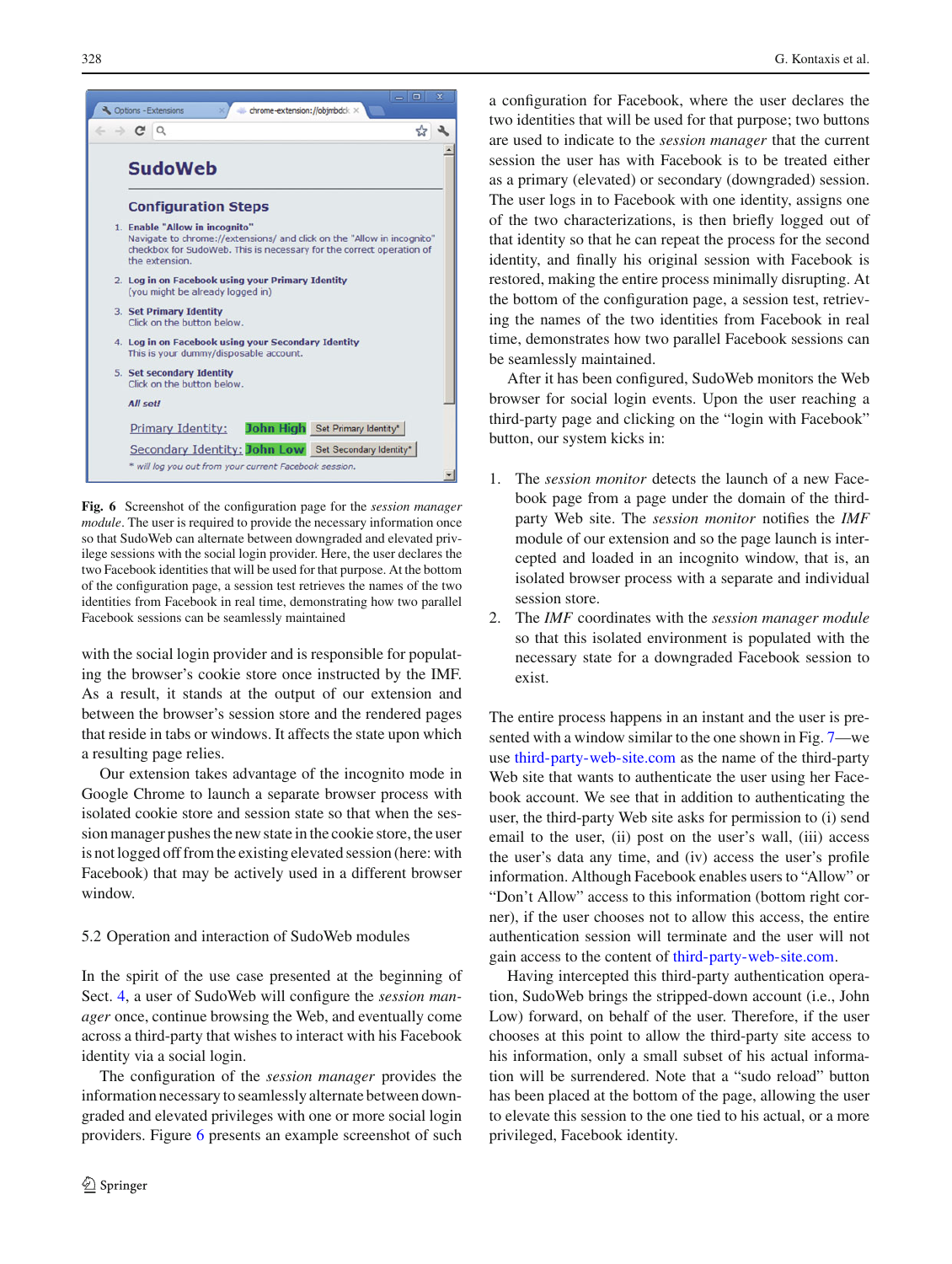

Logged in as John High (Not You?) **Fig. 8** Example screenshot of the previous Facebook page, after the "sudo reload" option has been selected by the user; the page has been reloaded using transparently the necessary session state to maintain an

<span id="page-8-1"></span>**Fig. 7** Example screenshot of a Facebook "Request for Permission" page that has been invoked by the fictional site [third-party-web-site.](third-party-web-site.com) [com](third-party-web-site.com) so that the user may authorize that site to access his Facebook account information. By default, SudoWeb maintains a downgradedstatus session with Facebook, using the appropriate state to be logged in with the disposable account "John Low." The user has the option to switch to an elevated-status session via the "sudo reload" button at the bottom of the window

Figure [8](#page-8-2) shows a screenshot of the browser window; the user will see whether he chooses to elevate the session. Note that, at the bottom of the browser's page, the user is no longer considered to be logged in as "John Low" but as "John High."

The Facebook session with which the user was surfing prior to engaging in this cross-site Facebook interaction remains intact in the other open browser windows since, as mentioned earlier, we take advantage of the browser's incognito mode to initiate an isolated session store in which we manage the escalation and de-escalation of user sessions. All the user has to do is close this new window to return to his previous surfing activity.

## <span id="page-8-0"></span>**6 Discussion**

Here, we discuss how social networks providing single signon interaction could evolve to facilitate user needs and better protect their privacy.We also propose a series of requirements from third-party Web applications in terms of "fair play."

## 6.1 Fine-grained privacy settings

Inspired by the privilege separation principles of UNIX, SudoWeb presents a step toward surfing the Web using several distinct sessions: each session with different privileges. We have implemented the philosophy of our system using parallel Web sessions tied to distinct Facebook accounts; each account revealing a different amount of information. We believe that the increasing privacy concerns of users will motivate social login providers to offer more fine-grained disclosure of user information and more control over the user's privacy in a single account. If that happens, the concept of our system will still be valid, but implemented closer to the mechanics of social login providers.

<span id="page-8-2"></span>elevated-status Facebook session using the account "John High"

## 6.2 Fairness

Current single sign-on mechanisms in social networks are especially unfair to people with rich social circles. For example, if a third-party Web site wants to install an application that has access to all of a user's friends in return for a service, this is unfair to people who have lots of friends, compared to people who have (or have declared) no friends. Both types of users will get the same kind of service at a different price: the first category will reveal the names of lots of friends while the second will reveal none. To make matters worse, this cost (and unfairness) seems to increase with time: as the user accumulates friends, the installed third-party application will continue to have access to all of them.<sup>3</sup>



<span id="page-8-3"></span><sup>&</sup>lt;sup>3</sup> Unless the user explicitly uninstalls the application.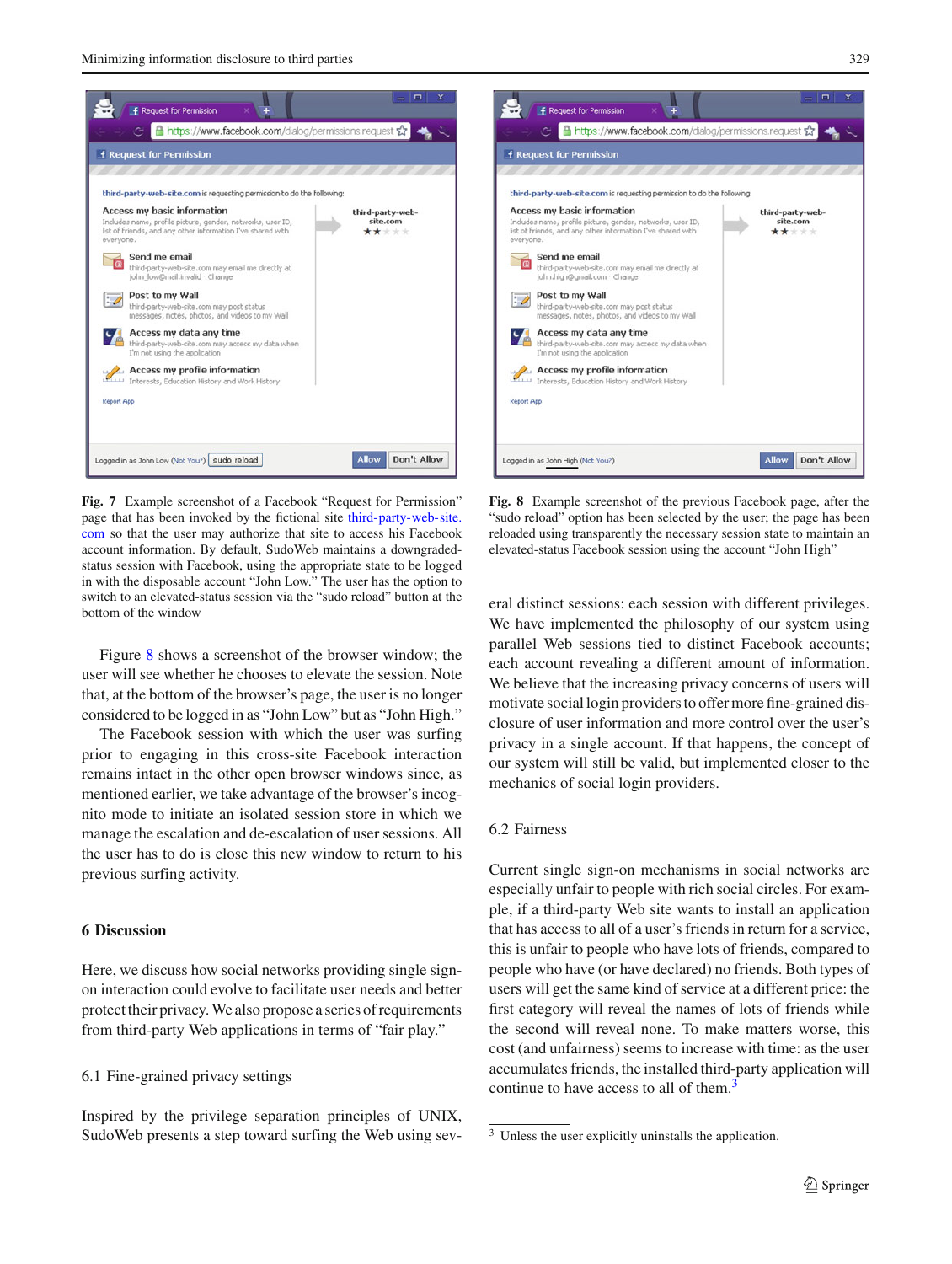We believe that social login mechanisms should: (i) Restrict themselves only to authentication and refrain from asking access to more personal information, such as friends and photos. (ii) If they do ask for more personal information, they should make clear how they are going to use it and how this will benefit the user. (iii) If the user denies the provision of more personal information, the social login mechanisms should continue to function and provide their services to the users.

#### 6.3 Terms of use

It may seem that our approach conflicts with the terms of use for some sites. For example, maintaining multiple accounts is a violation of the terms of use of Facebook, while it appears not to be a violation of the terms of use of Google. We believe that this conflict stems from the fact they have not yet caught up with the changing needs of users. For example, several users maintain two Facebook profiles: one personal profile with all their personal contacts, friends, and relatives, and one professional profile where their "friends" are their colleagues and business contacts. The postings that run on their personal profiles are quite different from the postings than run on their professional profiles. Even the language of these postings may be different.

Forcing those users to have a single Facebook account will make their social interactions more difficult or will force them to move one of their profiles, for example, the professional one, to another social network, such as LinkedIn. We believe that sooner or later successful social networking sites will catch up with changing user needs and will adapt their terms of use to suit users. Otherwise, users might shift to social login providers that are closer to their needs.

## <span id="page-9-0"></span>**7 Related work**

Ardagna et al. [\[18\]](#page-10-18) highlight the practice of Internet services requiring user information in return for accessing their digital resources. They coin the concept of a user portfolio containing personal data and propose the use of sensitivity labels that express how much the user values different pieces of information. Furthermore, they assume scenarios where an atypical negotiation takes place between the user and the server, in which the server prompts the user to choose among disclosing alternative pieces of information. The user decides on the type and amount of information disclosed in relation to the type and amount of digital resources being offered.

Facecloak [\[19\]](#page-10-19) shields a user's personal information from a social networking site and any third-party interaction, by providing fake information to the social networking site and storing actual, sensitive information in an encrypted form on a separate server. At the same time, social functions are maintained.

Felt et al. [\[20](#page-10-20)] studied the 150 most popular Facebook applications and found that almost all of them required too much user information for their purposes. They propose the use of a proxy to improve social networking APIs such that third-party applications are prevented from accessing real user data while social functions are not affected.

The xBook [\[21](#page-11-0)] framework addresses threats against the privacy of social network users due to information leaked via interactions with third-party applications. It provides a trusted hosting environment where untrusted applications are split into components with a manifest to detail security permissions in terms of user data access and communication between components or remote locations. xBook takes up the role of enforcing that manifest at run-time.

OpenID [\[22](#page-11-1)] is a platform supporting a federation of single sign-on providers. Its nature of operation has been described in Sect. [2.](#page-2-0) An interesting feature of OpenID is the support for multiple identities per user; upon receiving a user-identification request from a third-party site and after authenticating with the user, it may decide to return a different identity for the same user to different third-party sites.

PseudoID [\[23](#page-11-2)] is a privacy enhancement for single- signon systems like OpenID or Facebook Connect. As thirdparty sites interact with the single sign-on provider to acquire access to a user's identity, that provider is able to correlate a user's identity with the sites she logs into. In PseudoID users set up the profiles or identities they wish to use with third-party sites and employ the PseudoID's blind signature service to cryptographically blindly sign such tokens of information. When they need to identify themselves to a thirdparty site, just as before, that site interacts with PseudoID to retrieve the user's identity. Contrary to the traditional model, the user does not log in to PseudoID, thereby allowing the service to associate her with that particular third-party site request. The user presents to PseudoID a blindly signed identity and PseudoID, after checking the validity of the cryptographic signature, forwards that identity to the third-party site.

Concurrently and independently to our work, a userfriendly mechanism for users to switch between Google Chrome profiles is being developed [\[24\]](#page-11-3). At the moment, one is able to use multiple browser profiles by adding a datadirectory flag when invoking the browser. Browser profiles contain their own cookie store, browser settings, and installed extensions. By using different profiles, among other things, one is able to switch between cookie stores and therefore between Web site identities.

Our approach is similar to that feature of Chrome but at the same time bears significant differences. While Google is building a profile manager for browsers, we design a more generic privacy-preserving framework that describes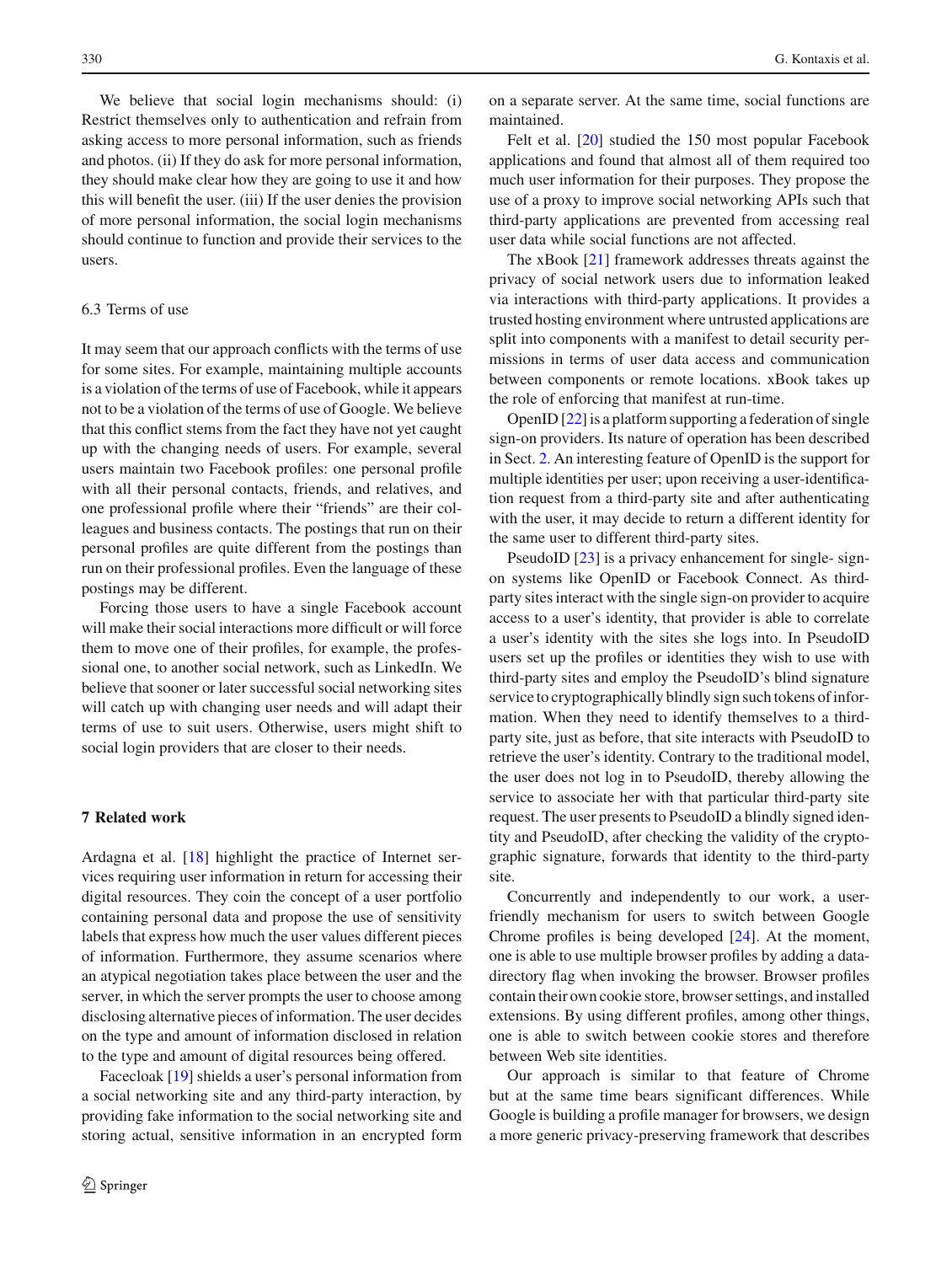information and privilege separation in Web sessions involving cross-site interaction. While Chrome's profiles bundle sessions with different sites in a single browser profile, we operate on a more flexible basis where we populate an isolated and distinct browser instance with the state of only those sessions that the user has explicitly activated. Moreover, while in the Chrome feature the user is responsible for switching between the different identities and profiles, we employ heuristics that automatically detect the need to switch to a downgraded Web session. Therefore, we do not have to rely on the user's alertness to protect his information.

## <span id="page-10-10"></span>**8 Conclusion**

Recent results suggest that hundreds of thousands of Web sites have already employed single sign-on mechanisms provided by social networks such as Facebook and Twitter. Unfortunately, this convenient authentication usually comes bundled (i) with a request for the user's personal information, as well as (ii) a request to act upon a user's social network on behalf of the user, for example, for advertisement. Unfortunately, the user cannot deny these requests, if she wants to proceed with the authentication.

In this paper, we explore this problem and propose a framework to enable users to authenticate to third-party Web sites using single sign-on mechanisms provided by popular social networks while protecting their privacy; we propose that users surf the Web using downgraded sessions with the social login platform, that is, stripped of excessive or personal information and with a limited set of privileged actions. Thereby, by default, all interactions with third-party Web sites take place under that privacy umbrella. On occasion, users may explicitly elevate that session on-the-fly to a more privileged or information-rich state to facilitate their needs when appropriate.

We have implemented our approach in SudoWeb, a Chrome browser extension with current support for Facebook's social login platform. Our results suggest that SudoWeb is able to intercept attempts for third-party Web site authentication and handle them in a way that protects user privacy, while not affecting any other ongoing Web sessions that a user may concurrently have.

## **Availability**

The source code of SudoWeb is available at [http://www.cs.](http://www.cs.columbia.edu/~kontaxis/sudoweb/) [columbia.edu/~kontaxis/sudoweb/.](http://www.cs.columbia.edu/~kontaxis/sudoweb/)

**Acknowledgments** This work was supported in part by the FP7- PEOPLE-2009-IOF project MALCODE and the FP7 project Sys-Sec, funded by the European Commission under Grant Agreements No. 254116 and No. 257007. Evangelos Markatos is also with the University of Crete. Most of the work of Georgios Kontaxis was done while at FORTH-ICS.

#### <span id="page-10-0"></span>**References**

- 1. OAuth. <http://oauth.net/>
- <span id="page-10-1"></span>2. Start 2012 by taking 2minutes to clean your apps permissions. <http://mypermissions.org/>
- <span id="page-10-2"></span>3. Sophos—one-stop shop to clean up social media permissions. [http://nakedsecurity.sophos.com/2012/01/05/mypermissions-clean](http://nakedsecurity.sophos.com/2012/01/05/mypermissions-clean-up-social-media-permissions/) [-up-social-media-permissions/](http://nakedsecurity.sophos.com/2012/01/05/mypermissions-clean-up-social-media-permissions/)
- <span id="page-10-3"></span>4. Mashable—Check out who has access to your social media accounts. <http://mashable.com/2012/01/04/mypermissions/>
- <span id="page-10-4"></span>5. Symantec Official Blog—Facebook applications accidentally leaking access to third parties. [http://www.symantec.com/connect/](http://www.symantec.com/connect/blogs/facebook-applications-accidentally-leaking-access-third-parties) [blogs/facebook-applications-accidentally-leaking-access-third-par](http://www.symantec.com/connect/blogs/facebook-applications-accidentally-leaking-access-third-parties) [ties](http://www.symantec.com/connect/blogs/facebook-applications-accidentally-leaking-access-third-parties)
- <span id="page-10-5"></span>6. WebProNews—Million sites have added Facebook's social plugins since f8. [http://www.webpronews.com/2-million-sites-have](http://www.webpronews.com/2-million-sites-have-added-facebooks-social-plugins-since-f8-2010-09)[added-facebooks-social-plugins-since-f8-2010-09](http://www.webpronews.com/2-million-sites-have-added-facebooks-social-plugins-since-f8-2010-09)
- <span id="page-10-6"></span>7. BuiltWith—Facebook for Websites Usage Trends. [http://trends.](http://trends.builtwith.com/javascript/Facebook-for-Websites) [builtwith.com/javascript/Facebook-for-Websites](http://trends.builtwith.com/javascript/Facebook-for-Websites)
- <span id="page-10-7"></span>8. Kontaxis, G., Polychronakis, M., Markatos E.P.: SudoWeb: Minimizing information disclosure to third parties in single sign-on platforms. In: Proceedings of the 14th Information Security Conference (ISC), pp. 197–212. Springer, Berlin October (2011)
- 9. Facebook for Websites. [https://developers.facebook.com/docs/](https://developers.facebook.com/docs/guides/web/) [guides/web/](https://developers.facebook.com/docs/guides/web/)
- <span id="page-10-9"></span><span id="page-10-8"></span>10. Sign in with Twitter. [http://dev.twitter.com/pages/sign\\_in\\_with\\_](http://dev.twitter.com/pages/sign_in_with_twitter) [twitter](http://dev.twitter.com/pages/sign_in_with_twitter)
- <span id="page-10-11"></span>11. Facebook Statistics. [https://www.facebook.com/press/info.php?](https://www.facebook.com/press/info.php?statistics) [statistics](https://www.facebook.com/press/info.php?statistics)
- <span id="page-10-12"></span>12. Facebook Developers—Permissions. [https://developers.facebook.](https://developers.facebook.com/docs/reference/api/permissions/) [com/docs/reference/api/permissions/](https://developers.facebook.com/docs/reference/api/permissions/)
- <span id="page-10-13"></span>13. Stone, B.: Facebook aims to extend its reach across the web. New York Times (2008) [http://www.nytimes.com/2008/12/01/](http://www.nytimes.com/2008/12/01/technology/internet/01facebook.html) [technology/internet/01facebook.html](http://www.nytimes.com/2008/12/01/technology/internet/01facebook.html)
- <span id="page-10-14"></span>14. BuiltWith—OpenID usage statistics. [http://trends.builtwith.com/](http://trends.builtwith.com/docinfo/OpenID) [docinfo/OpenID](http://trends.builtwith.com/docinfo/OpenID)
- <span id="page-10-15"></span>15. StatCounter—Top 5 browsers (2011–2012). [http://gs.statcounter.](http://gs.statcounter.com/#browser-ww-weekly-201120-201220) [com/#browser-ww-weekly-201120-201220](http://gs.statcounter.com/#browser-ww-weekly-201120-201220)
- <span id="page-10-16"></span>16. Barth, A., Jackson, C., Mitchell, J.C.: Robust defenses for crosssite request forgery. In Proceedings of the 15th ACM conference on computer and communications security, pp. 75–88. ACM (2008)
- <span id="page-10-17"></span>17. Meiss, M., Duncan, J., Gonçalves, B., Ramasco, J.J., Menczer, F.: What's in a session: tracking individual behavior on the web. In: Proceedings of the 20th ACM conference on hypertext and hypermedia, pp. 173–182. ACM (2009)
- <span id="page-10-18"></span>18. Ardagna, C.A., De Capitani di Vimercati, S., Foresti, S., Paraboschi, S., Samarati, P.: Supporting privacy preferences in credential-based interactions. In: Proceedings of the 9th annual ACM workshop on Privacy in the electronic society, pp. 83–92. ACM (2010)
- <span id="page-10-19"></span>19. Luo, W., Xie, Q., Hengartner, U.: Facecloak: An architecture for user privacy on social networking sites. In Proceedings of the international conference on computational science and engineering, pp. 26–33. IEEE Computer Society (2009)
- <span id="page-10-20"></span>20. Felt, A., Evans, D.: Privacy protection for social networking platforms. In: Proceedings of the workshop on web 2.0 security and privacy (2008)